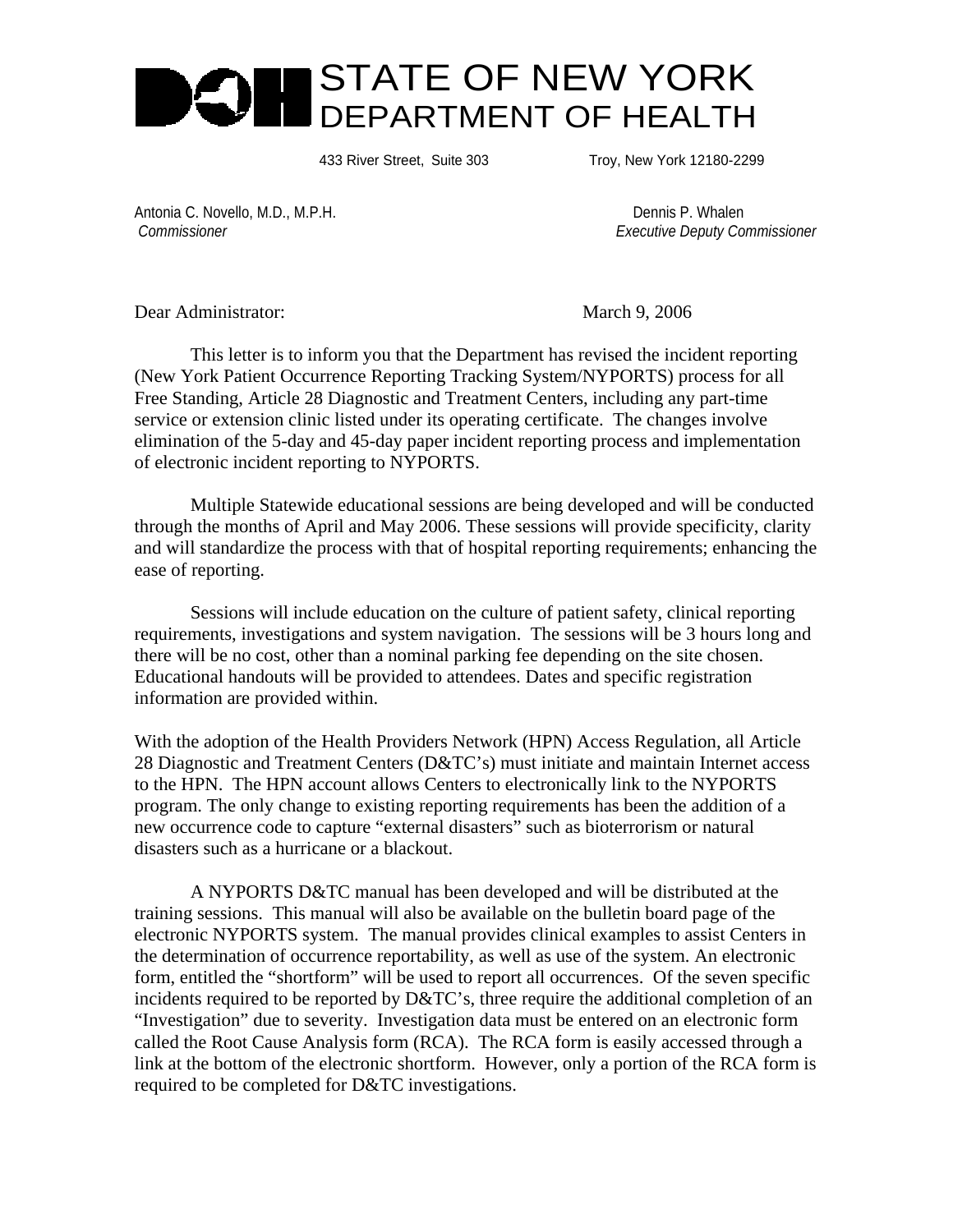As in the past, submitted information is linked to specific reporting timeframes. The electronic system automatically measures reports for timeliness of submission. Late reports or failure to report mandated occurrences can result in citation. However, the same allowances for time to determine reportability and completion of a thorough and credible investigation will be given to Centers, as is for Hospitals.

The electronic NYPORTS system recognizes that reporting is expected within regular Monday- Friday Business Hours. In the event of electronic problems or system failure, the shortform and any related investigation may be faxed to the DOH Regional office to meet reporting timeframes and avoid citation. However, shortform and investigation information must be electronically submitted by the Center as soon as the issues are resolved.

Centers should begin electronic reporting on June 1, 2006 but no later than August 31, 2006. Attached is a breakdown of the adverse occurrence categories, session dates and times and the DOH Regional NYPORTS Coordinators.

Thank you for your attention to these important reporting process changes. We look forward to seeing you at one of the training sessions.

Sincerely,

Martin Conroy **Director** New York State Department of Health Hospital and Primary Care Services 433 River Street Troy, New York 12180-2299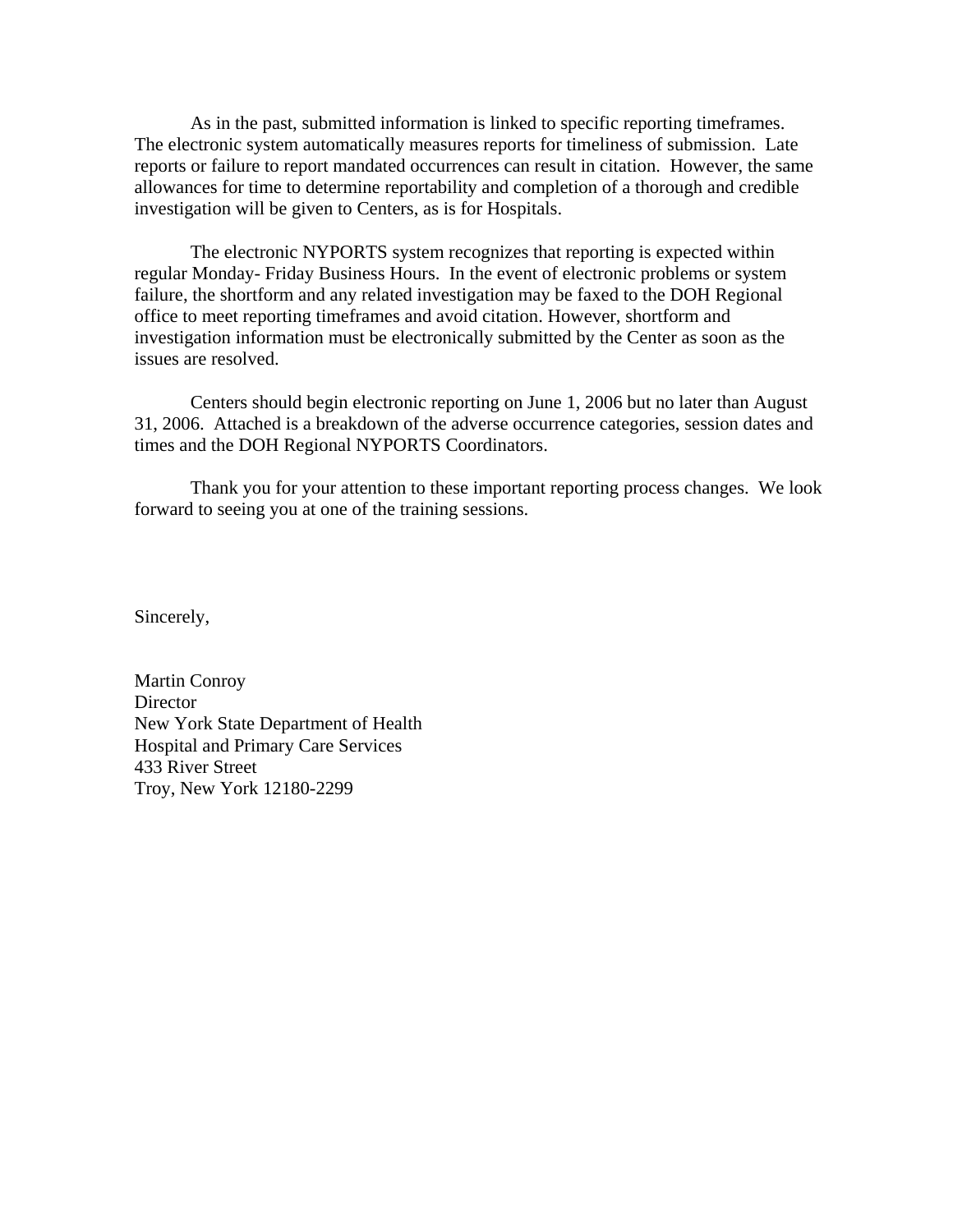# **Adverse Occurrence Categories:**

#### **Category One:**

**NYPORTS codes 931, 932, 933, 935** represent *less serious* events, which are statutorily required to be reported. These occurrences require the submission of a shortform within 24 hours of the date of awareness. An investigation is not warranted unless specifically requested by the DOH Regional office.

| 931- Strike by Center staff                | 933- Termination of services vital to the    |  |  |
|--------------------------------------------|----------------------------------------------|--|--|
|                                            | continued safe operation of the Center or to |  |  |
|                                            | the health and safety of its patients and    |  |  |
|                                            | personnel.                                   |  |  |
| 932- External disaster outside the control | 935- Center fire or other internal disaster  |  |  |
| of the Center which affects Center         | disrupting patient care or causing harm to   |  |  |
| operations.                                | patients or staff.                           |  |  |
|                                            |                                              |  |  |

## **Category Two:**

**NYPORTS codes 902, 915, and 938,** represent *most serious* events or those that are statutorily required to be reported. These occurrences require the submission of a shortform within 24 hours of the date of awareness. In addition these occurrences require submission of an investigation within 30 days of the date of awareness. If a Center requires additional time to produce and submit their investigation, they may take advantage of the extension process. This process allows 30 additional days, up to a total of 60 days, to complete an investigation.

| 902- Specific Ambulance Transfers to the<br>Hospital, from an Article 28 D&TC, part<br>time service or extension clinic under its<br>operating certificate. | 915- Unexpected death- (i.e. brain death) In<br>circumstance other than those related to<br>the natural course of illness, disease or<br>proper treatment in accordance with<br>generally accepted medical standards (i.e.<br>delay in treatment, diagnosis or omission of<br>care; iatrogenic event) |
|-------------------------------------------------------------------------------------------------------------------------------------------------------------|-------------------------------------------------------------------------------------------------------------------------------------------------------------------------------------------------------------------------------------------------------------------------------------------------------|
| 938- Malfunction of equipment during<br>treatment or diagnosis, or a defective<br>product resulting in death or serious injury.                             |                                                                                                                                                                                                                                                                                                       |

#### **Voluntary:**

## **Code 901 Other Serious Occurrence warranting DOH notification:**

- One 900 code is voluntary (code 901), **unless otherwise directed by the DOH**
- The department may request an investigation for a code 901 submission depending on severity.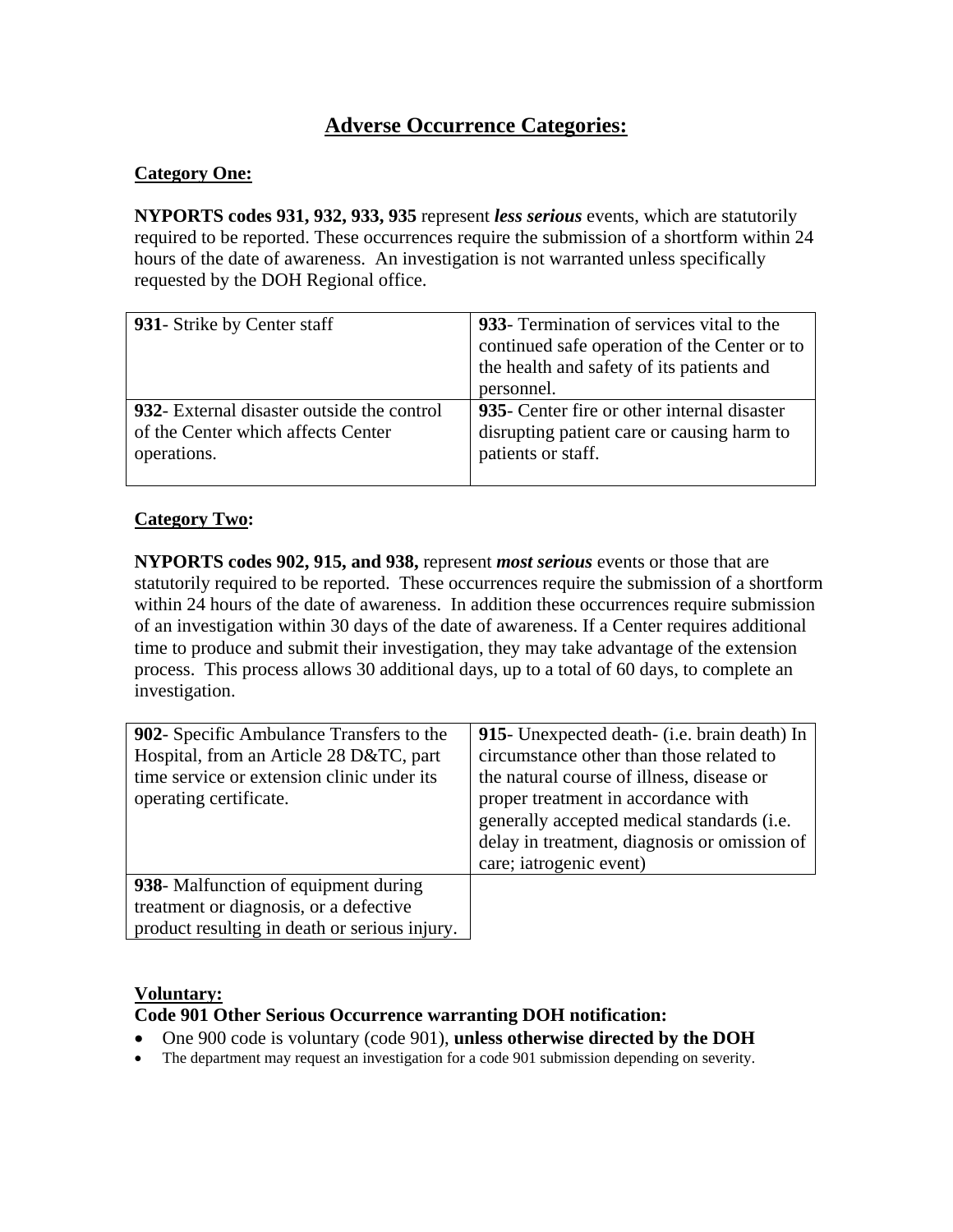When accessing the Short Form in NYPORTS, a page similar to the following will appear. This replaces the 5-day paper report.

|                              |                              | Short Form               |                  | Home                                      | Help                   |
|------------------------------|------------------------------|--------------------------|------------------|-------------------------------------------|------------------------|
|                              | Area Office<br>Incident IO # |                          | Facile<br>Status |                                           |                        |
| Occurrence Date              | <b>LEPRO</b><br>Case         | $D \times ICD$ 9         | and it           | Oats of Birth                             |                        |
| Date of Awareness            |                              | Proc ICD 9               | $\sim$           | Sex:                                      | м                      |
| Includes/Excludes            | Cocurrente Opcode            | Facility NR#             |                  | Admission Date                            |                        |
| Primary Occurrence           | $\overline{\phantom{a}}$     | <b>SPARCS</b><br>Linking |                  | Discharge Date                            |                        |
| Secondary Occurence          | as a                         | Location                 | W                | Readmission Date                          |                        |
| Detail Code                  | m.                           | Service                  |                  | Readmit. Discharge<br>Date                |                        |
|                              |                              | Patient<br>Outcome       |                  |                                           |                        |
| <b>Summary of Occurrence</b> |                              |                          |                  | Submission Date: 3/2/2005<br>Date Closed: | Created By: PourthUser |
|                              |                              |                          |                  |                                           |                        |
|                              |                              |                          |                  |                                           |                        |

# **Registration**

 Associations, including the ESRD Network, NYS Association of Ambulatory Surgical Centers and Health and Hospital Corporation, are collaborating with the Department in this endeavor. Centers affiliated with one of these Associations should contact that Association directly to register for their training. All Centers not affiliated with one of the associations noted above must register with the Department for a training session. The sessions are intended to be "train the trainer". It is the expectation that each Center send at least one representative who is responsible for submitting NYPORTS occurrences to one of the training sessions. If a Center has more than 3 extension clinics or services covered under its operating certificate, it is recommended that a representative from the additional extension clinics or service attend one of the training's.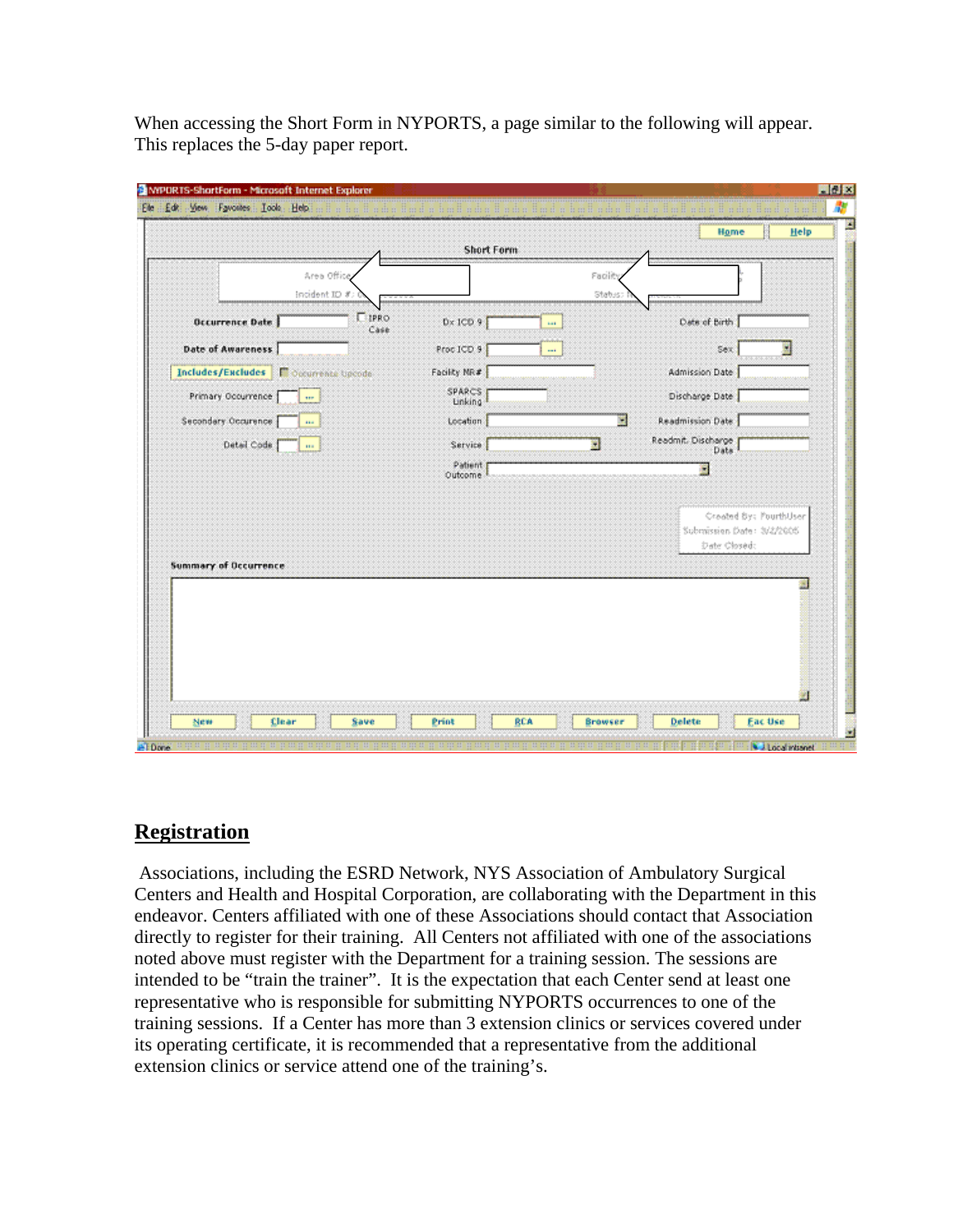# **Statewide Educational Sessions**

To register with the Department please call the Bureau Of Hospital and Primary Care Services @ 518- 402-1003.

| Date of session      | $Time(s)$ of   | <b>Address</b>                                    | <b>Room</b> |
|----------------------|----------------|---------------------------------------------------|-------------|
|                      | session        |                                                   | number      |
| Tuesday              | 9 AM-12:30 PM  | Health and Hospital Corp-HHC                      | $2nd$ Floor |
| April 4, 2006        |                | 125 Worth Street, Room 427, 4 <sup>nd</sup> floor | Conference  |
|                      |                | N.Y., N.Y. 10013                                  | Room        |
| Wednesday            | 9 AM-12:30 PM  | MARO Dept. of Health                              | 4th Floor   |
| April 5, 2006        | <b>or</b>      | 90 Church Street                                  | Room 4E04   |
|                      | 1PM-4:00 PM    | N.Y., N.Y. 10007                                  |             |
| Monday               | 10 AM -1:00 PM | Gideon Putnam Conference Center                   | Orenda Room |
| April 24, 2006       |                | Saratoga Spa State Park                           |             |
| <b>NYS Assoc. of</b> |                | Saratoga Springs N.Y. 12866                       |             |
| Amb. Surg.           |                | Saratoga, N.Y.                                    |             |
| <b>Centers Only</b>  |                | <b>Contact Marcia Roberts 315-472-4424</b>        |             |
| Tuesday              | 9 AM-12 Noon   | New Rochelle DOH Area Office                      | 6th Floor   |
| April 25, 2006       | <b>or</b>      | 145 Huguenot Street                               | Room 612    |
|                      | 1 PM-4 PM      | New Rochelle, N.Y. 10801                          |             |
| Thursday April 13,   | 9AM-12 Noon    | School of Public Health                           | Room 110    |
| 2006                 |                | One University Place                              |             |
|                      |                | Rensselaer, N.Y. 12144                            |             |
| Monday               | 9 AM-12 Noon   | Nassau Suffolk Hospital Council                   | Suite 26    |
| May 1, 2006          | or             | 1383 Veterans Memorial Highway                    |             |
|                      | 1 PM-4 PM      | Hauppauge, N.Y. 11788                             |             |
|                      |                | (Long Island)                                     |             |
| Tuesday              | 9 AM-12 Noon   | MARO Dept. of Health                              | 4th Floor   |
| May 2, 2006          | <sub>or</sub>  | 90 Church Street                                  | Room 4E04   |
|                      | 1 PM-4 PM      | N.Y., N.Y. 10007                                  |             |
| Thursday             | 9AM-12 Noon    | National Kidney Foundation                        | Suite $200$ |
| May 4, 2006          |                | 99 Troy Road                                      |             |
| <b>ESRD Network</b>  |                | East Greenbush N.Y. 12061                         |             |
| Only                 |                |                                                   |             |
| Tuesday              | 9 AM-12 Noon   | <b>Western NY Healthcare Association</b>          | Main        |
| May 16, 2006         | <b>or</b>      | 1876 Niagara Falls Blvd.                          | Conference  |
|                      | 1 PM-4 PM      | Tonawanda, N.Y. 14150                             | Room        |
| Wednesday            | 9 AM-12 Noon   | Rochester Regional DOH Office                     | $2nd$ floor |
| May 17, 2006         | <b>or</b>      | Triangle Building,                                | Video       |
|                      | 1 PM-4 PM      | 335 East Main St.                                 | conference  |
|                      |                | Rochester N.Y. 14604-2127                         | room        |
| Thursday             | 9 AM-12 Noon   | Central NY Regional Office                        | $3rd$ Floor |
| May 18, 2006         | <sub>or</sub>  | 217 South Salina Street                           | check in,   |
|                      | 1 PM-4 PM      | Syracuse, N.Y. 13202                              | $4th$ Floor |
| Wednesday            | 9 AM-12 Noon   | MARO Dept. of Health                              | 4th Floor   |
| May 24, 2006         | <b>or</b>      | 90 Church Street                                  | Room 4E04   |
|                      | 1 PM-4 PM      | N.Y., N.Y. 10007                                  |             |